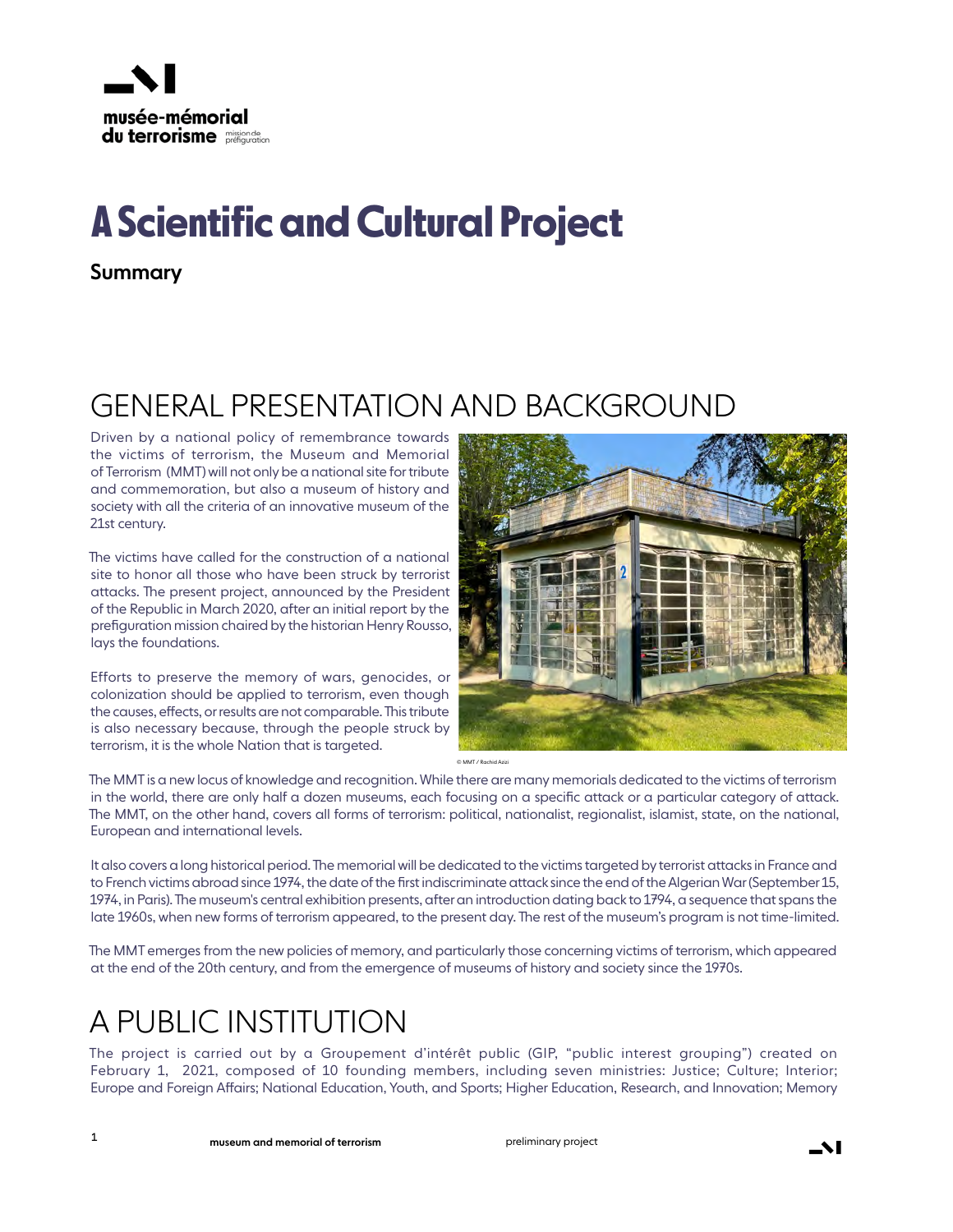and Veterans; and three other partners: the National Audiovisual Institute (INA), the National Center for Scientific Research (CNRS), and the Foundation to support Victims of Terrorism (AFVT).

The GIP is managed by a team of ten people, as well as a dozen associated experts from several fields (research, culture, teaching, architecture, art, health).

It incorporates three bodies: a governance board, a scientific and cultural board, and another specific council, an advisory committee that includes all the associations of victims of terrorism and the *Association des Maires de France* (Association of French Mayors).

#### THE AUDIENCE OF THE FUTURE MMT

The MMT has been designed to welcome the victims, their relatives, and their associations, who have been closely involved in the project since the beginning. Their involvement will be reflected in the construction of a memorial, in the fact that one of the three themes of the central exhibition is focused on the victims, particularly their testimony, and in their ongoing participation in the life of the museum.

MMT also addresses all audiences. The highlights of its media strategy are a knowledge of its potential audiences, a continuing relationship with visitors, mobility and universal accessibility, physical and digital mediation, and finally, the application of the principles of an inclusive and collaborative museum.

Education programs are central to the project. They will help train teachers and lead students to understand complex events from a distance. They are based on an interdisciplinary approach in line with school programs. They aim to transmit knowledge and consolidate the values of citizenship.

A first educational project has already been launched in the form of an exhibition co-developed by students from eight high schools in the *Île-de-France* region and the *École du Louvre* in Paris. Entitled: "Facing terrorism: the exhibition of middle and high school students", it will be digital in 2022, and will then travel as an exhibition installation.

### THE COLLECTIONS

The MMT has begun to build an original and ambitious collection, linked to the central exhibition, temporary exhibitions, and cultural programs, and with a memorial dimension of its own. The collections come from different sources: pieces of evidence from closed terrorism cases, donations and loans from victims, institutional donations and loans, archives, press drawings, painted works, sculptures, installations and other creations.

The MMT began the inventory and documentation on a database. Since the spring of 2021, it has set up a collections project. The final status of these collections remains to be decided, hence the decision to list all elements as "study material" for the time being.

# THE MAIN EXHIBIT AND THE OTHER PROGRAMMING

The scientific framework of the main exhibit is structured around the characteristics of contemporary terrorism. It is an old, recurrent, and poorly known phenomenon which constitutes for our societies a violence of war in times of peace. Ethically, the exhibit will be guided by certain principles, including respect for the victims and a careful use of representations of violence. It addresses three main themes:

- the history of terrorism in France and in the world since the end of the 1960s;
- Victims' voices;
- •  Societies facing terrorism.

It opens with a historical retrospective going back to the origins of the term "terrorism", in 1794, and ends with current events.

Along with the main exhibit, the museum plans for temporary exhibits and cultural programming, including at least two projects planned to precede the museum's opening: the online exhibit already mentioned and a "museum box" type traveling exhibit project, designed to be hosted in 2023-2025 by four municipalities, some of which have been affected by terrorist attacks.